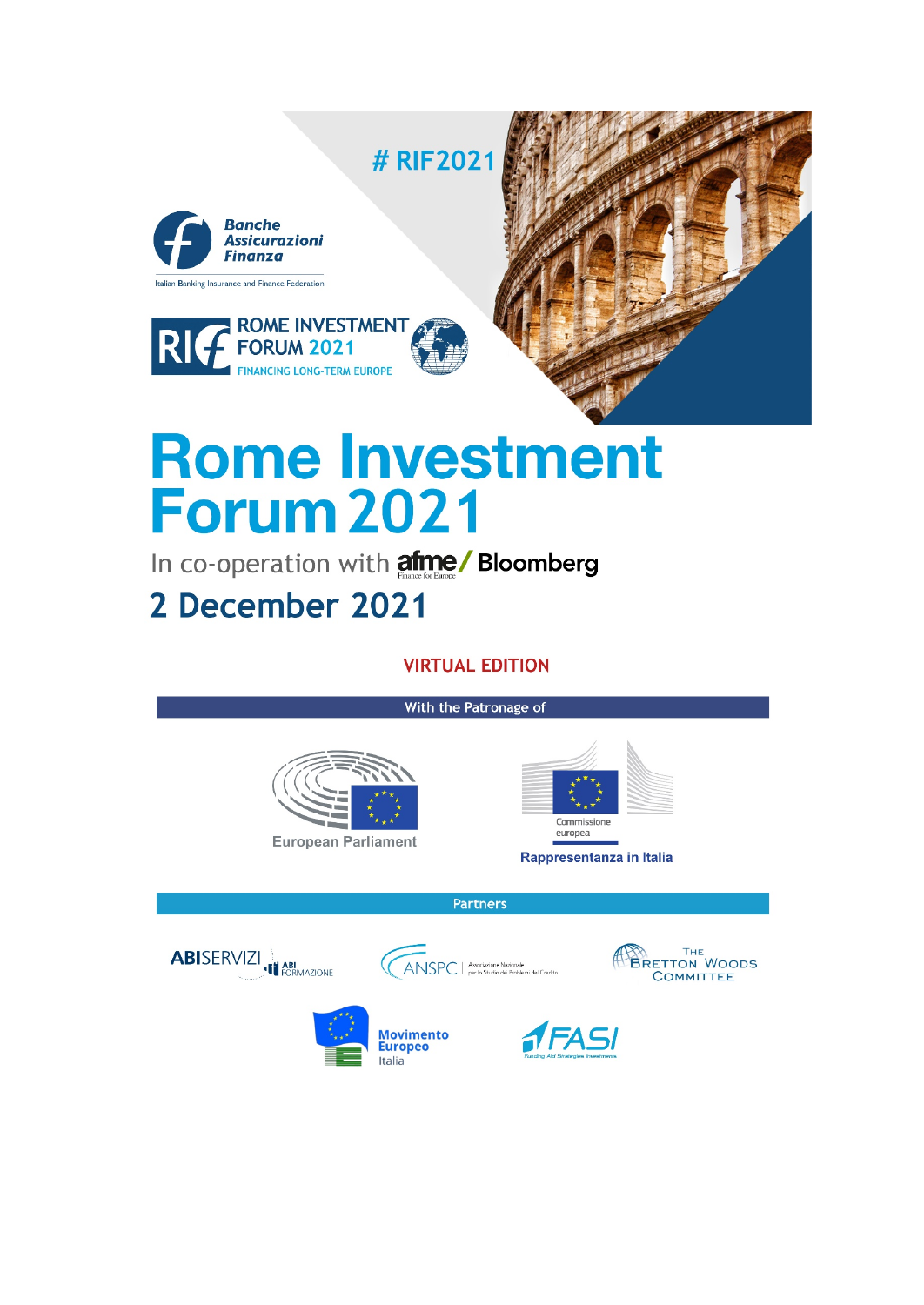# Rome Investment Forum

Investing in European and Global Public Goods: Public and Private Strategies

**Thursday 2 Dec. 2021**

As of 1 December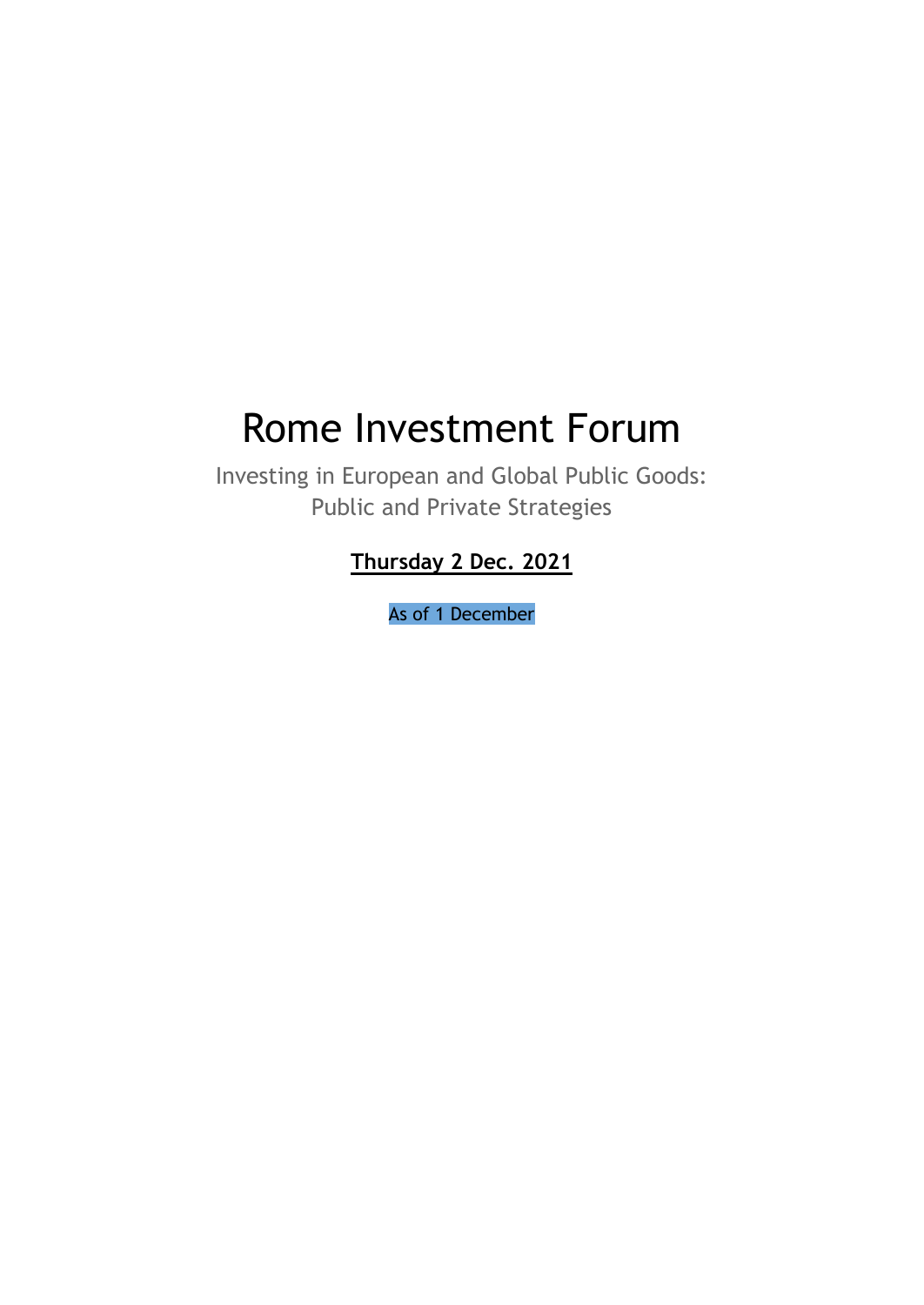# **Rome Session: opening (9 - 11 CET)** *Next Generation Italy: Challenges and Opportunities Ahead*

Topics: From Next Generation EU to the National Recovery and Resilience Plan, Reforms and Prospects for the Italian Economy and Finance Chair-moderator: Alessandro Speciale, Rome Bureau Chief Bloomberg

#### **Welcome**

| Chairman Italian Banking Insurance and Finance   Innocenzo Cipolletta<br>Federation - FeBAF |  |
|---------------------------------------------------------------------------------------------|--|
|                                                                                             |  |

#### **Keynote Addresses**

| UE Commissioner for the Economy                                  | Paolo Gentiloni   |
|------------------------------------------------------------------|-------------------|
| Italian Minister of Economy and Finance                          | Daniele Franco    |
| Mayor of Rome                                                    | Roberto Gualtieri |
| Chairwoman Association for Financial Markets<br>in Europe - AFME | Thalia Chryssikou |

#### **Roundtable - The Role of the Private Sector for Recovery, Resilience and Sustainable Growth: Financial Markets, Banks and Insurers**

| Chairwoman National Association of Insurance<br>Companies - ANIA                                          | Maria Bianca Farina |
|-----------------------------------------------------------------------------------------------------------|---------------------|
| Chairman Italian Banking Association - ABI                                                                | Antonio Patuelli    |
| Co-Chair French-Italian Dialogue on Financial<br>Services; President French Insurance<br>Federation - FFA | Florence Lustman    |
| Chairman Open Fiber                                                                                       | Franco Bassanini    |
| Vice President for Credit Finance and Tax<br>Policy Confindustria                                         | Emanuele Orsini     |

#### **Discussion,** Rome studio

Elisabetta Cervone (Senior Advisor Italian G20 Presidency Finance Track, Ministry of Economy and Finance), Daria Ciriaci (European Affairs Cassa Depositi e Prestiti - CDP), Silvia Maria Rovere (Chairwoman Confindustria Assoimmobiliare), Lorenzo Scatena (Secretary General E. Amaldi Foundation), Michele Vietti (Chairman Italian National Association of Regional Financial Institutions - Anfir)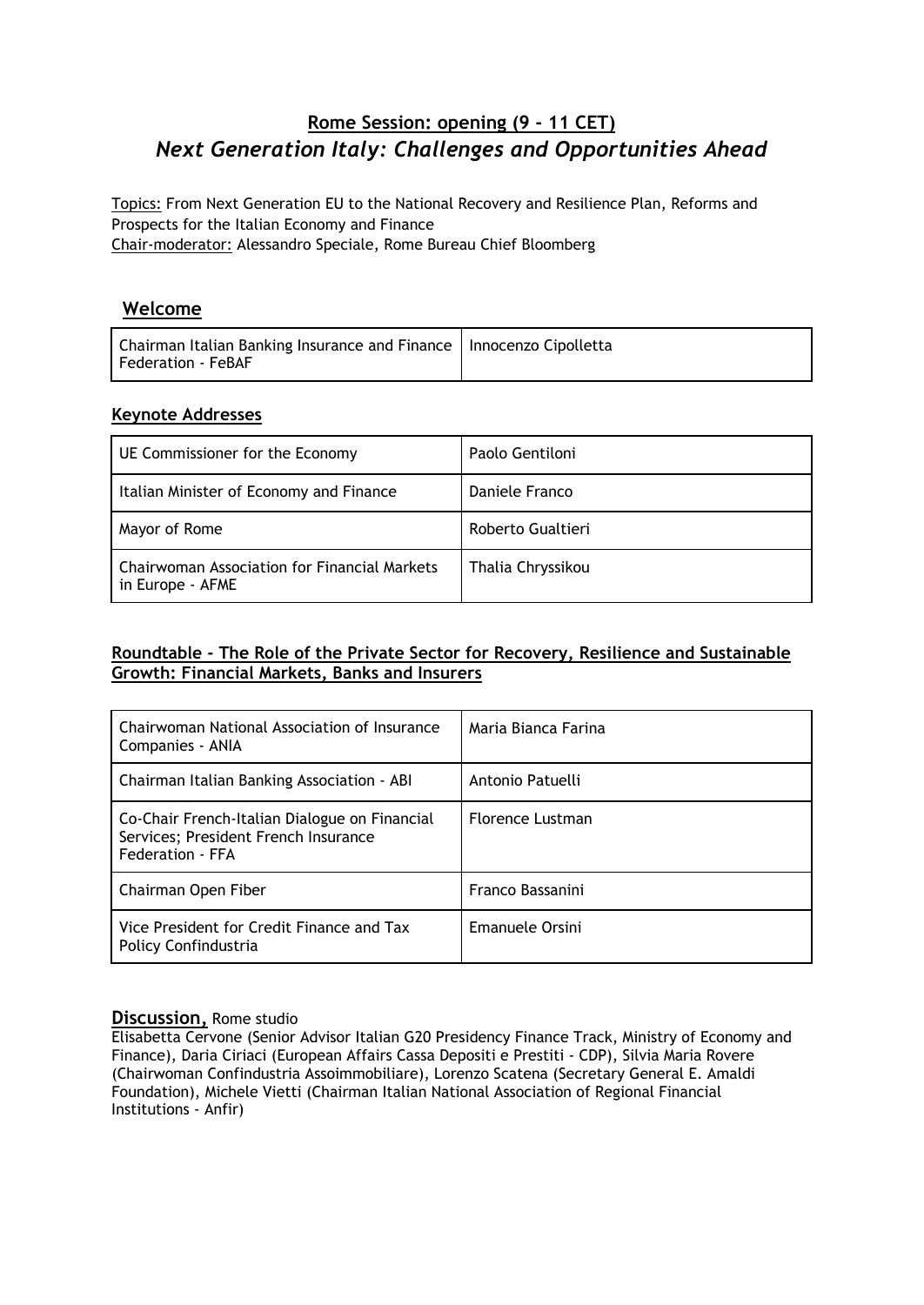### **Brussels Session (11- 13 CET)** *The European Model of Financial Recovery Sustainability and Resilience: Where Do We Stand?*

Topics: Banking Union and Capital Markets Union, Economic and Monetary Union, the Future of Europe, Net Zero and Nature-Based Transitions, Innovation and Integration, National Recovery and Resilience Plans

Chair-moderator: Nikos Chrysoloras, Senior Markets Reporter Bloomberg

#### **Keynote Address**

| Chair ECON Committee European Parliament | Irene Tinagli |
|------------------------------------------|---------------|
|                                          |               |

#### **Roundtable**

| Director-General DG REFORM European<br>Commission                                                                                              | Mario Nava                   |
|------------------------------------------------------------------------------------------------------------------------------------------------|------------------------------|
| General Manager Italian Banking Association -<br>ABI; Chairman Steering Committee for<br>Financing Growth European Banking Federation<br>- EBF | Giovanni Sabatini            |
| Co-Chair German-Italian Dialogue on Financial<br>Services; Executive Member of the Board<br>German Savings Banks Association - DSGV            | Karl-Peter Schackmann-Fallis |
| Research Fellow European University Institute                                                                                                  | Costanza Hermanin            |
| Director General and Deputy Head of<br>Operations European Investment Bank - EIB                                                               | Luca Lazzaroli               |
| CEO Association for Financial Markets in Europe<br>- AFME                                                                                      | Adam Farkas                  |
| <b>Chairman EUROFI</b>                                                                                                                         | David Wright                 |
| President International Institute for the<br>Unification of Private Law - UNIDROIT                                                             | Maria Chiara Malaguti        |

#### **Discussion,** Rome studio

Sabrina Florio (Chairwoman Anima per il sociale nei valori d'impresa), Dario Focarelli (Director General Italian National Association of Insurance Companies - ANIA), Andrea Gallo (Founder and Publisher FASI.biz), Rainer Masera (Dean School of Business G. Marconi University)

#### **Rome Investment Forum Empowers Talents – RIFET Award Ceremony & Break 13.00-14:00**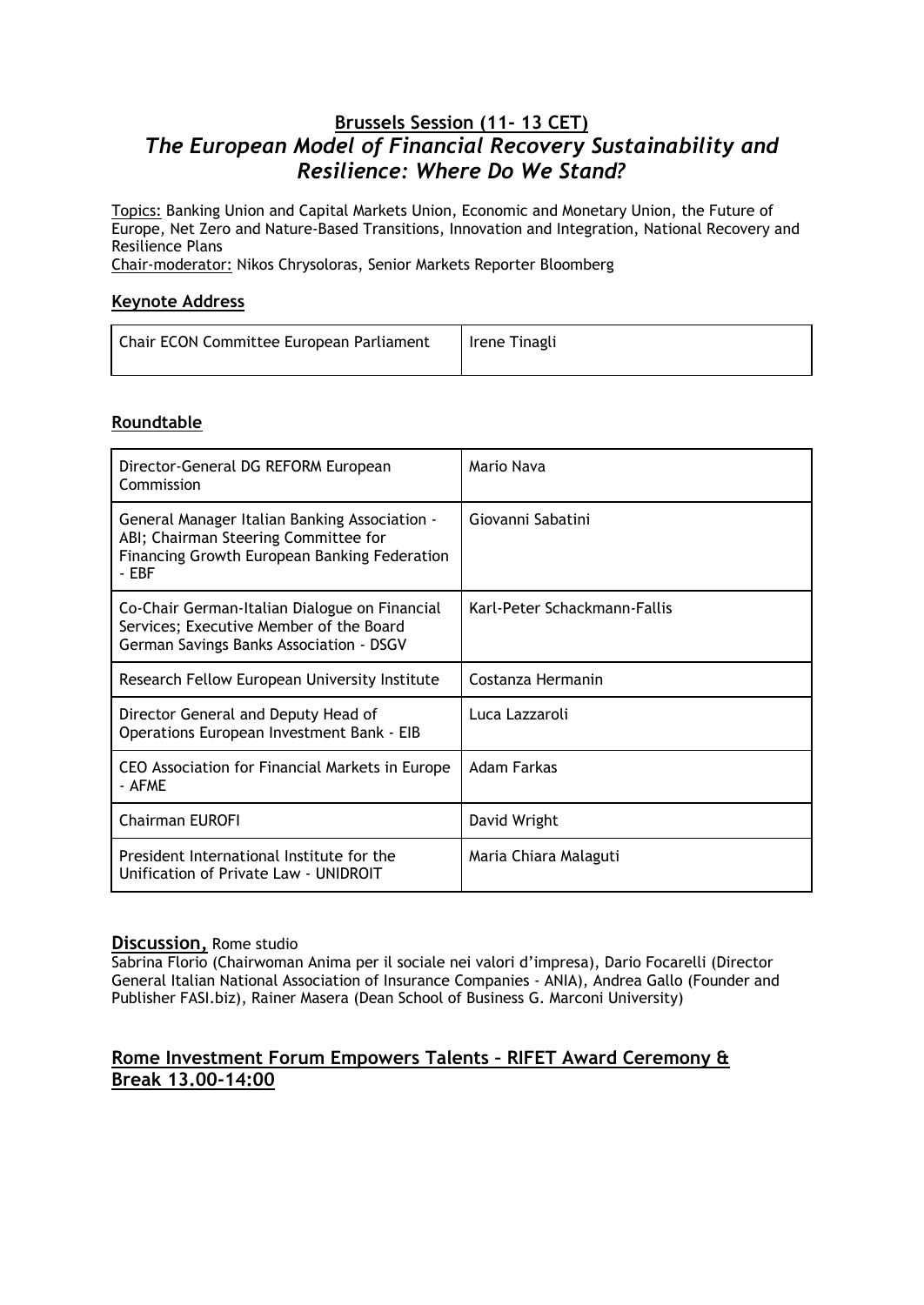### **London Session (14-16 CET; 1-3 pm GMT)** *Pan-European Capital Markets and Financial Integration*

Topics: Pan-European Banking Insurance and Financial Markets; SMEs Capitalisation Models; Public-Private Partnership Schemes of Social Protection and Risk Reduction Chair-moderator: Tom Metcalf, Head of UK Finance Bloomberg

#### **Keynote Address**

| Luxembourg Minister of Finance | Pierre Gramegna |
|--------------------------------|-----------------|
|--------------------------------|-----------------|

#### **Roundtable**

| President Euro-Mediterranean Economists<br><b>Association - EMEA</b>                          | Rym Ayadi            |
|-----------------------------------------------------------------------------------------------|----------------------|
| Director Capital Markets European Bank for<br>Reconstruction and Development - EBRD           | Alexander Pivovarsky |
| Deputy Director European Department<br>International Monetary Fund - IMF                      | Mahmood Pradhan      |
| Co-Chair Anglo-Italian Dialogue on Financial<br>Services; Vice Chair JP Morgan                | <b>Mark Garvin</b>   |
| Executive Chair Friulia Spa                                                                   | Federica Seganti     |
| CEO Banca Aletti Gruppo Banco BPM                                                             | Alessandro Varaldo   |
| General Manager Italian Private Equity Venture<br>Capital and Private Debt Association - AIFI | Anna Gervasoni       |
| South-East Europe Expert                                                                      | Goran Svilanovic     |
| Head of European Systemic Risk Board<br>Secretariat - ESRB                                    | Francesco Mazzaferro |

# **Discussion,** Rome studio

Gianmarco Carnovale (Chairman Roma Startup), Jean Plattard (General Representative to the EU Generali), Eleonora Rizzuto (Founder and Chairwoman Associazione italiana per lo sviluppo dell'economia circolare - Aisec), Mark Thatcher (Professor Luiss Guido Carli University)